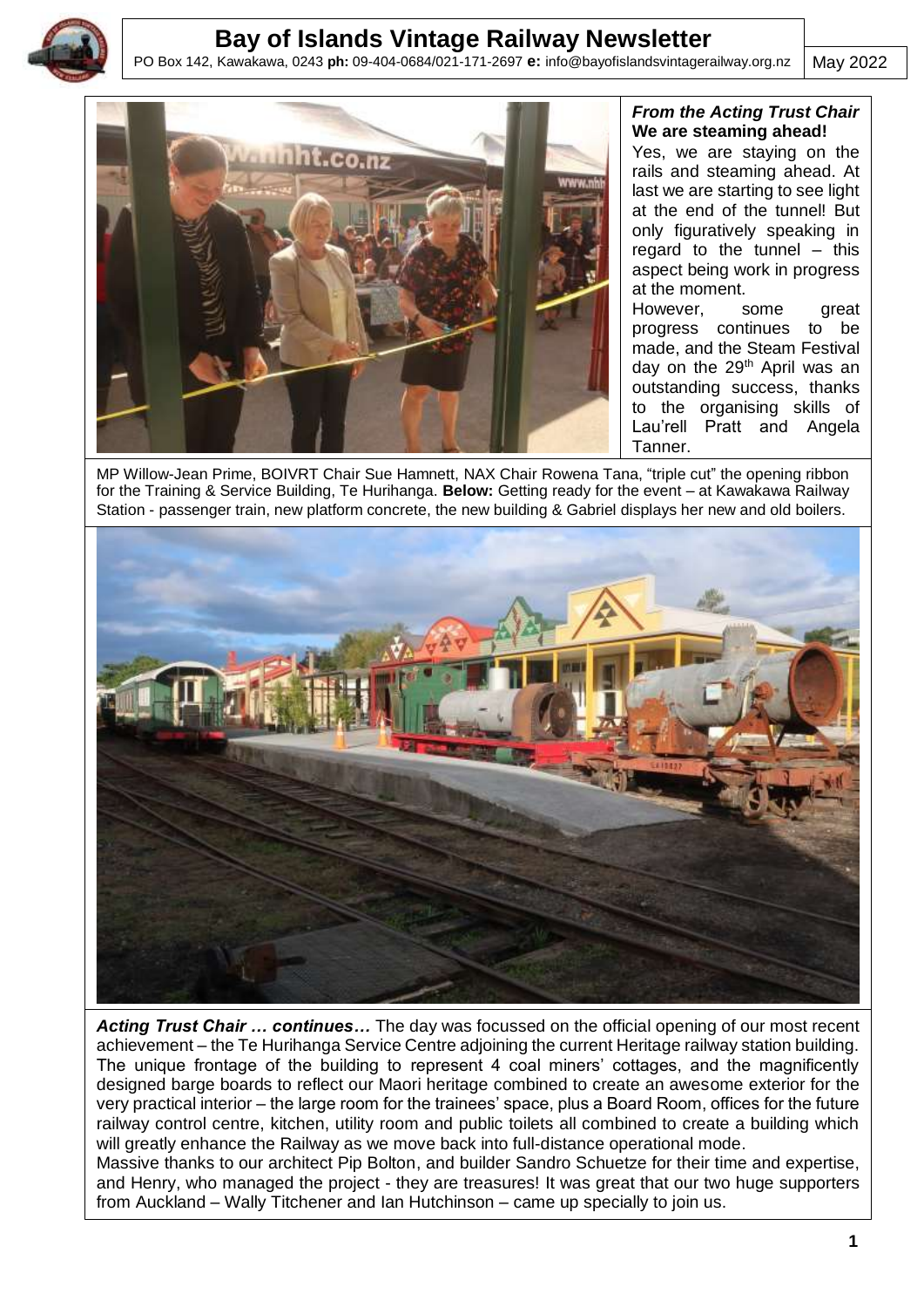

j

## **Bay of Islands Vintage Railway Newsletter**

PO Box 142, Kawakawa, 0243 **ph:** 09-404-0684/021-171-2697 **e:** info@bayofislandsvintagerailway.org.nz

May 2022



*Acting Trust Chair … continues…* What a celebration the day was! From the moving dawn ceremony to the official opening led by BOIVRT's Chair, Sue Hamnett, and then with a crowd estimated to be close to a thousand who enjoyed the many stalls, the exhibits relating to the steam ship "Minerva", the totally packed train rides, the hangi, the tours of the workshop and carriage shed, etc, etc – all adding up to a very special day in the life of the Vintage Railway.

The new Engineering Workshop is proving its worth, Gabriel's new boiler has arrived and our star attraction is gradually being restored to her former glory under Mike Bradshaw's expert hands, and a second steam engine has been purchased and will be fully restored in our workshop. *Above: a train of happy passengers, Kawakawa;Steam Punk visitors.Right: Wassie Shortland (Ngati Hine),MP Kelvin Davis, Frank Leadley, & Sue, BOIVRT Chair*











*Above L to Right:* Kawakawa Station yard looks beautiful thanks to Glenys' garden care. Gabriel's "cab" – looking at the new boiler's firebox doors**.**  Kauri, being reversed by Neil. *Right:* Esmae at Taumarere. *Left:* What are these for?



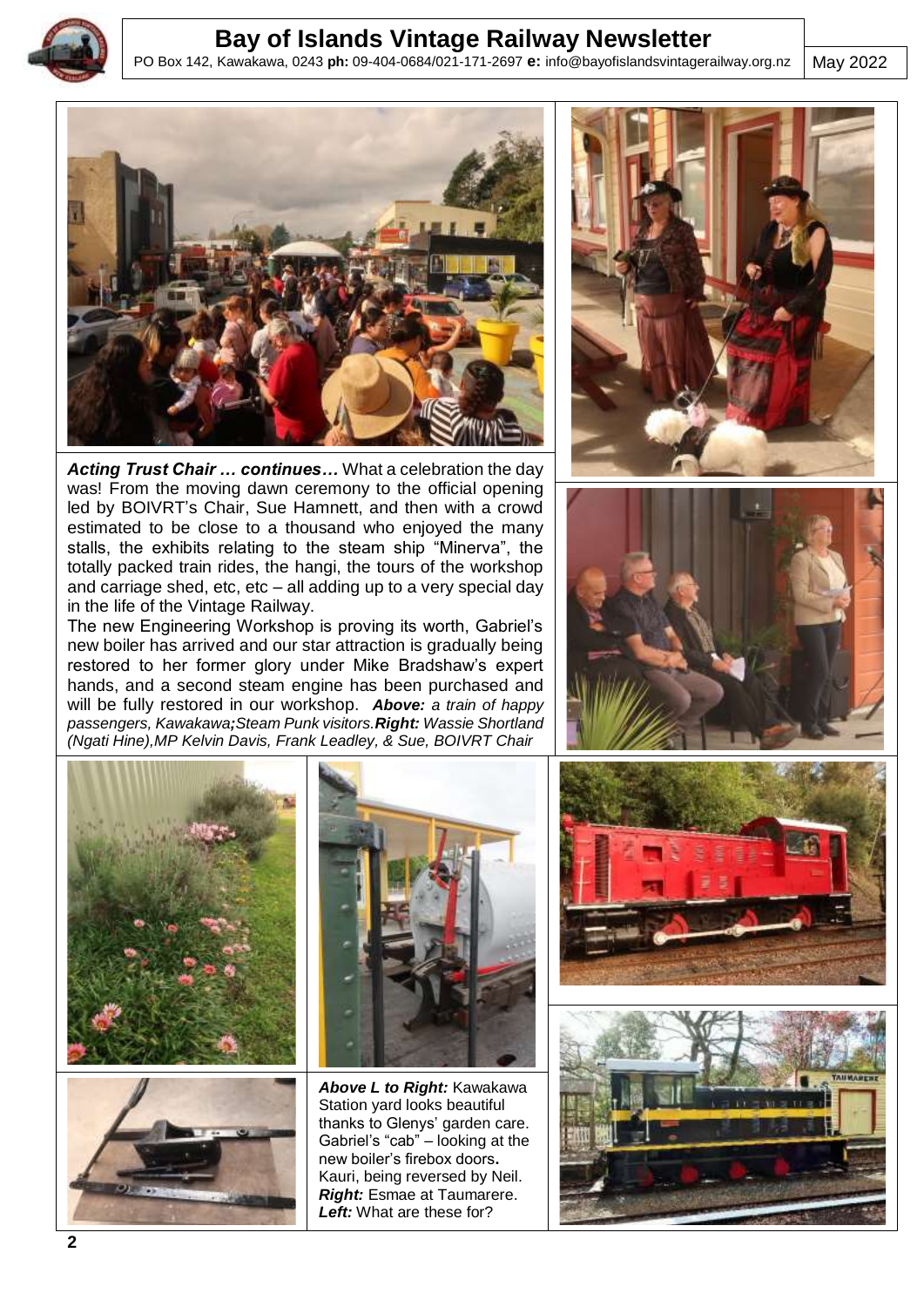

j

# **Bay of Islands Vintage Railway Newsletter**

PO Box 142, Kawakawa, 0243 **ph:** 09-404-0684/021-171-2697 **e:** info@bayofislandsvintagerailway.org.nz

May 2022



*Acting Trust Chair … continues…* Carriage restoration continues and "Fantail" will soon have her new roof, the "Minerva's" intrepid team is achieving miracles, the railway line is being restored to Lone Cow (Ake Ake), plans are underway for a new Carriage Shed to house all our refurbished carriages, and we have much work ahead of us to check over our existing rail lines to ensure they are in tip-top condition.

But as well as our achievements, and successfully overcome challenges, we still have a great deal of work ahead of us before we can finally achieve our goal which is to restore a fully operational railway between Opua and Kawakawa, operating in conjunction with the "Minerva" and cycleway.

In order to achieve our aims and help to bring employment to the locality we need help to continue operations! We have established an excellent training programme in conjunction with Ngati Hine, but still have a great need for friends of the Railway to come aboard as **volunteers** – drivers, guards, people with skills in metalwork, woodwork, painting, grounds, track workers, shop keepers, cleaners – **all are of vital importance**. Every little helps to keep our railway running. If you feel you can help, please contact Anne on 021-171-2697. **We WILL keep steaming ahead!!** Frank Leadley (Acting Chair, BOIVRT)

*Around BOIVR:*



*Top:* track work, Kawakawa Station.*Above:* winter prep - Denis cleans out the ditch. *Right*: Ruby ready to go out with the track spraying trolley. *Below right:* DSA225 with work wagon near the turntable, having some maintenance checks.